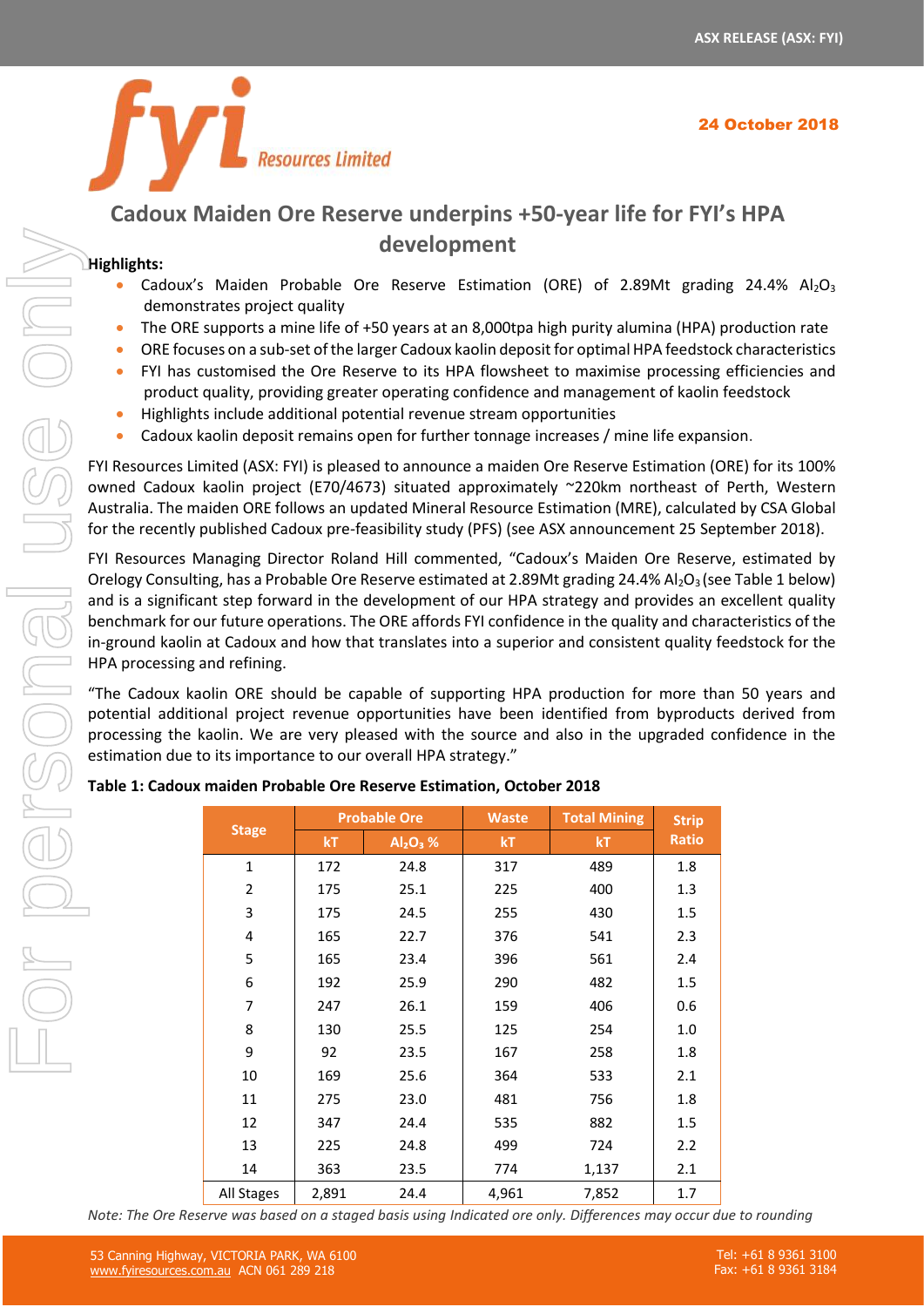

#### **Ore Reserve Estimate**

The Ore Reserve includes the information provided in the previous MRE (see ASX announcement 26 July 2017) and includes data from FYI's reverse circulation (RC) drilling program concluded in May 2018 (see ASX announcement 7 May 2018). The ORE focuses on the Indicated material of the Cadoux resource highlighted in the plan below.

The Ore Reserve was estimated in accordance with the JORC 2012 Code for the Cadoux HPA Project. The Reserve estimate is based on the Mineral Resource, metallurgical test work, processing and engineering designs, the Kwinana processing plant and associated infrastructure, cost estimation, planning inputs, variables and assumptions, marketing and pricing research, all of which is detailed in the mining section of Company's recently published PFS report.

Whilst the ORE estimates a mine life of more than 50 years, financial modelling forthe project was completed on the basis of a 25-year life with various operational and financial sensitivities analysed to confirm that the project generates positive economical returns and has a reasonable likelihood of success.



**Figure 1: Cadoux maiden Ore Reserve Estimate – mining area of focus**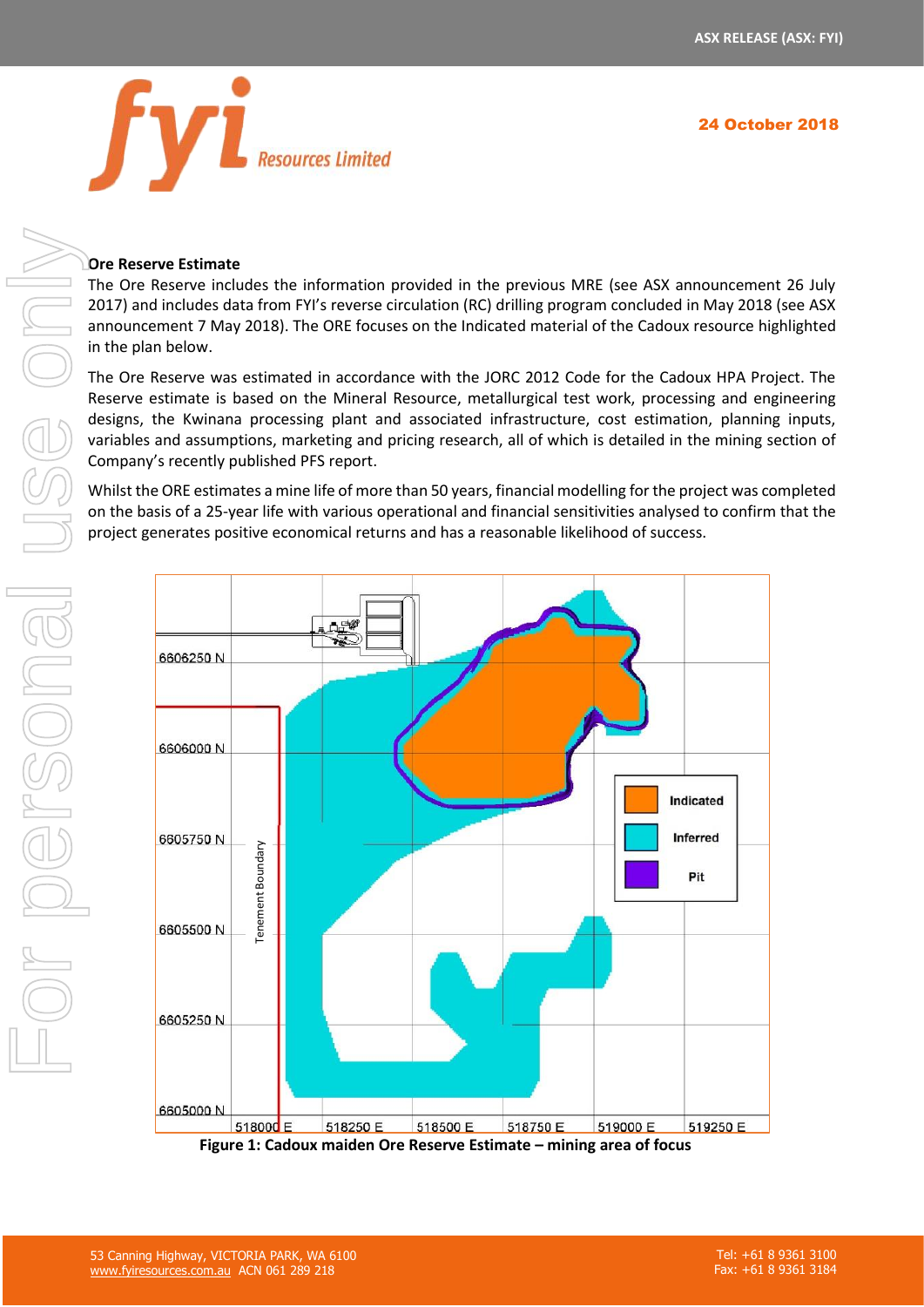

## **Mine Development**

The Company's maiden ORE is designed to support the recently released PFS, and provides greater confidence in the mining schedules and economic assumptions of the Cadoux project.



**Figure 2: Cadoux kaolin project – potential open pit outline and mine infrastructure layout**

## **Robust Financials**

The publication of the Cadoux ORE provides further financial assurance to the project to that outlined under the PFS and the associated production and cashflow models. The ORE supports the robust potential returns and results in leading project metrics for HPA production (please refer to Summary PFS project table)

## **JORC Code Compliance Statement**

The modifying factors considered for the project are detailed in JORC 2012 Table 1, Section 4 (appended to this announcement) regarding Estimation and Reporting of Ore Reserves. These pertain to factors or assumptions regarding to mining, metallurgy, environmental, social, infrastructure, costs, revenue, marketing, project economics, risks and legal matters.

#### **Issue of Shares to Kokardine Kaolin Vendors**

Following the release of the positive results of the PFS and now the release of a Probable Ore Reserve supporting a +50 year mining life, the Directors have agreed, with the approval of shareholders, to issue the final 10 million shares to the vendors of Kokardine Kaolin Pty Ltd and the Cadoux kaolin project. Details for the approval of the proposed issue will be set out in the notice of annual general meeting.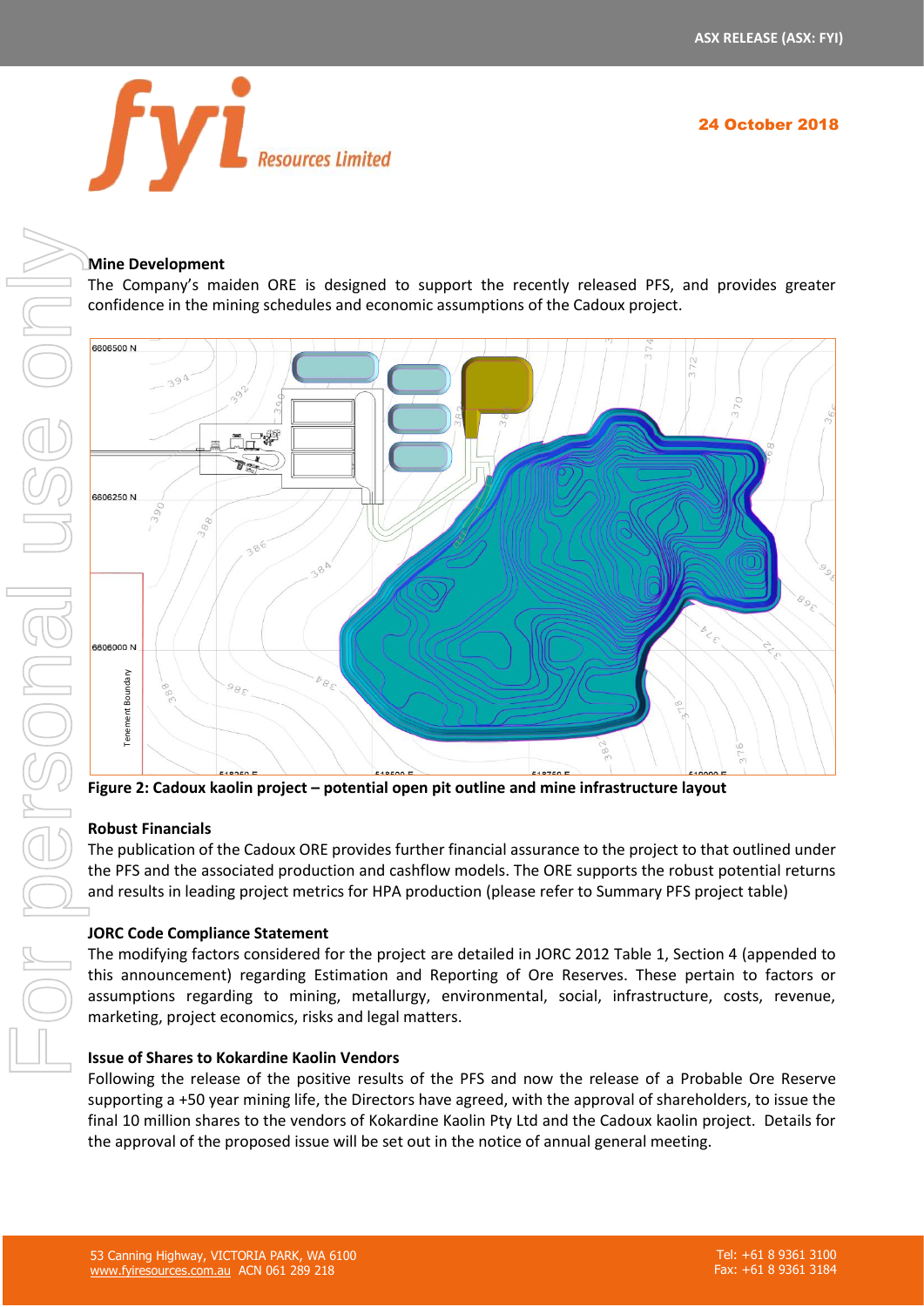

**For more information please contact:** 

**Roland Hill** Managing Director Tel: 0414 666 178 [roland.hill@fyiresources.com.au](mailto:roland.hill@fyiresources.com.au) **Simon Hinsley** Investor & Media Relations Tel: 0401 809 653 [simon@nwrcommunications.com.au](mailto:simon@nwrcommunications.com.au)

#### **JORC Code Compliance Statement**

The information in this report that relates to Ore Reserves is based on information compiled by Mr. Steve Craig, who is a Fellow of the Australasian Institute of Mining and Metallurgy. Steve Craig is a full-time employee of Orelogy Consulting Pty Ltd and has sufficient experience relevant to the style of mineralisation and type of deposit under consideration and to the activity which they are undertaking to qualify as a Competent Person as defined in the 2012 Edition of the "Australasian Code for Reporting of Exploration Results, Mineral Resources and Ore Reserves". Steve Craig gives his consent to the inclusion in the statement of the matters based on their information in the form and context in which it appears.

#### **About FYI Resources Limited**

FYI is positioning itself to be a significant producer of high purity alumina (4N or HPA) in a rapidly developing: LED, electric vehicle (EV), smartphone and television screen as well as other associated high-tech product markets.

The foundation of FYI's HPA strategy is the superior quality aluminous clay (kaolin) deposit at Cadoux and exceptional positive response that the feedstock has to the Company's moderate temperature, atmospheric pressure HCl flowsheet. The strategy's superior quality attributes combine resulting in world class HPA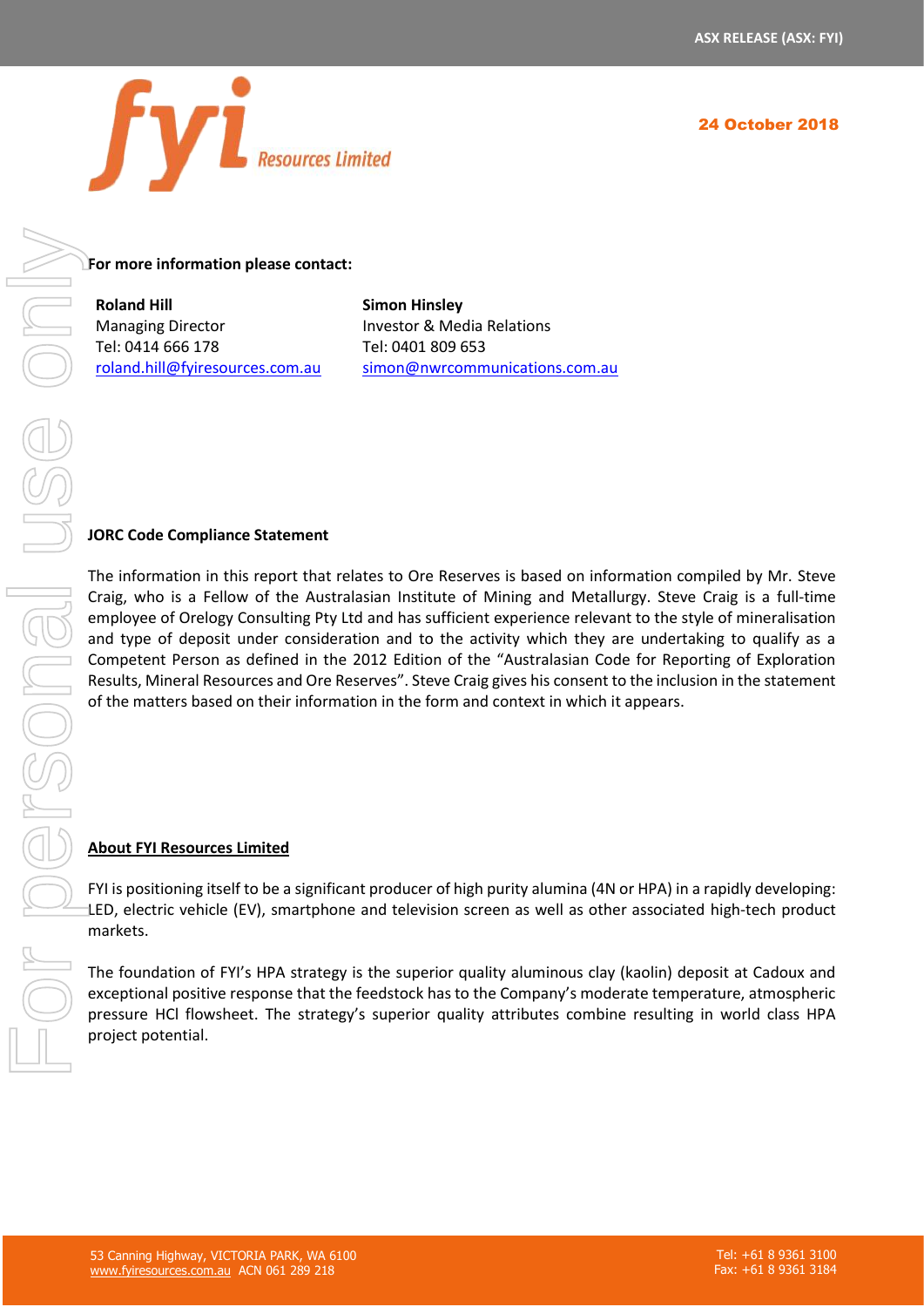

# **JORC TABLE 1 Section 4**

|                                                                                        |                                                                                                                                                                                                                                      | <b>Estimation and Reporting of Ore Reserves</b>                                                                                                                                                                                                                                                                                                                                                                                                                                                                                                                                                                                                                                                                                                                                                                                                                                                                                                                                                                                                                                                                                                                                         |
|----------------------------------------------------------------------------------------|--------------------------------------------------------------------------------------------------------------------------------------------------------------------------------------------------------------------------------------|-----------------------------------------------------------------------------------------------------------------------------------------------------------------------------------------------------------------------------------------------------------------------------------------------------------------------------------------------------------------------------------------------------------------------------------------------------------------------------------------------------------------------------------------------------------------------------------------------------------------------------------------------------------------------------------------------------------------------------------------------------------------------------------------------------------------------------------------------------------------------------------------------------------------------------------------------------------------------------------------------------------------------------------------------------------------------------------------------------------------------------------------------------------------------------------------|
| Criteria                                                                               | Explanation                                                                                                                                                                                                                          | Commentary                                                                                                                                                                                                                                                                                                                                                                                                                                                                                                                                                                                                                                                                                                                                                                                                                                                                                                                                                                                                                                                                                                                                                                              |
| <b>Mineral Resource</b><br>estimate for<br><b>Conversion to Ore</b><br><b>Reserves</b> | Description of the Mineral Resource estimate<br>used as a basis for the conversion to an Ore<br>Reserve.<br>Clear statement as to whether the Mineral<br>Resources are reported additional to, or<br>inclusive of, the Ore Reserves. | The Mineral Resource Estimate used as a basis for the conversion to the Ore Reserve<br>was provided on 27th August 2018 with Mr Grant Louw, employee of CSA Global, as the<br>Competent Person.<br>At a zero percent cut-off grade, this total Mineral Resource includes 9.6Mt of Indicated and<br>Inferred materials with an average grade of 23.0% $Al_2O_3$ .<br>The Mineral Resources are reported inclusive of the Ore Reserves.                                                                                                                                                                                                                                                                                                                                                                                                                                                                                                                                                                                                                                                                                                                                                   |
| <b>Site visits</b>                                                                     | Comment on any site visits undertaken by the<br>Competent Person and the outcome of those<br>visits.                                                                                                                                 | The Competent Person (Mr Steve Craig) has visited the proposed mining site of the project<br>in September 2018. The following observations were incorporated:<br>The mining area is located in the Wheatbelt region approximately 220km North<br>East of Perth, accessible from Perth by well-maintained bitumen roads.<br>The mining area is located approximately 10 km north-northeast of the<br>township of Cadoux, Western Australia. Cadoux is a small township in the<br>north-eastern Wheatbelt region, within the Shire of Wongan-Ballidu<br>The population density in the region is low with the population of Cadoux<br>estimated (2016) at 67.<br>The mining area is located on private, freehold, cleared, farmland currently<br>used for growing crops.<br>There are no buildings or structures within the mining area.<br>Differences in elevation are moderate without steep slopes. Hence no<br>difficulties are expected in developing site access or site establishment.<br>There are no power or water access points within the mining area, there is a<br>power line immediately to the west of the mining area and a water pipeline is<br>within 1km of the site. |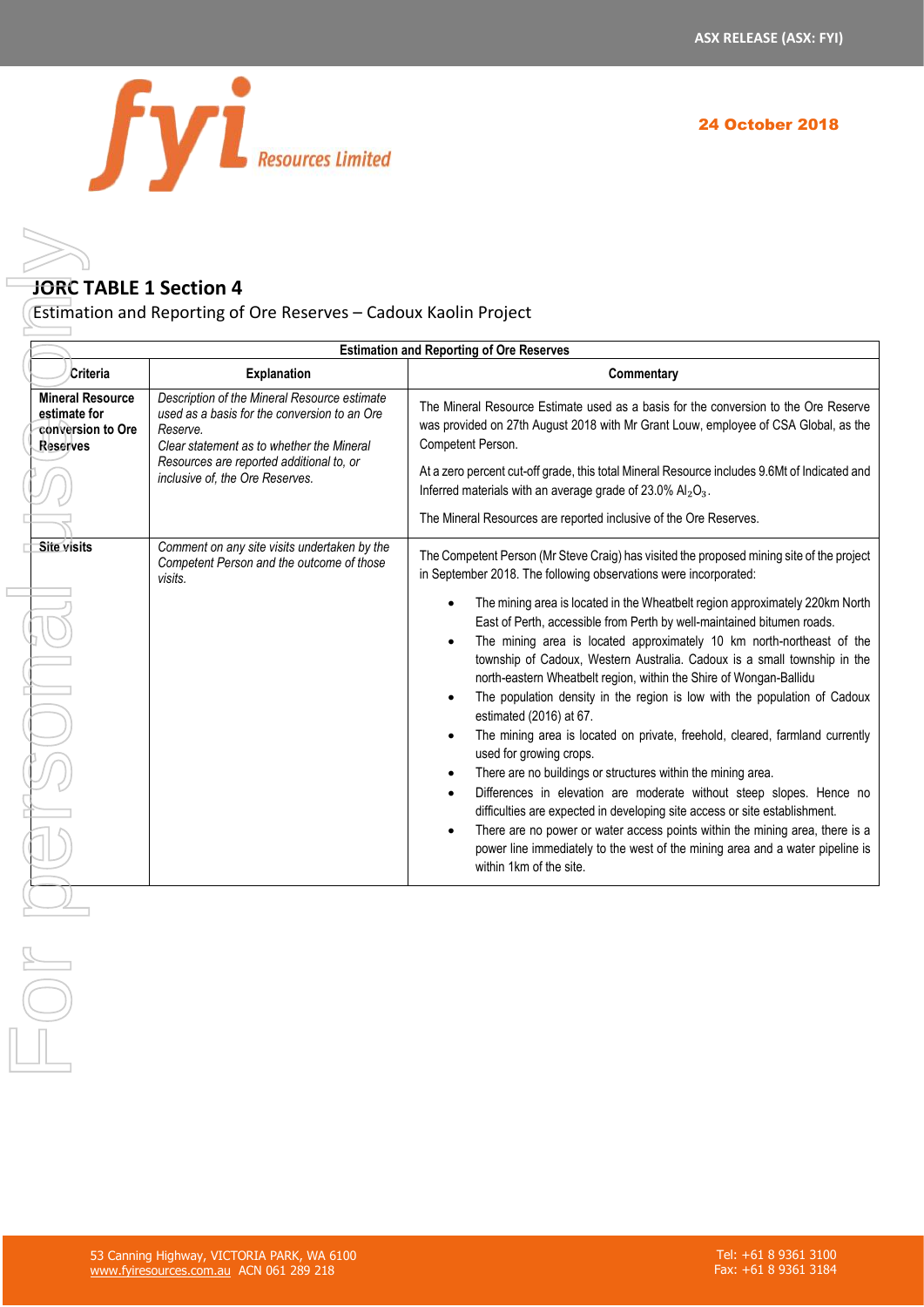

 $\overline{\phantom{a}}$ 

| <b>Study status</b>              | The type and level of study undertaken to<br>enable Mineral Resources to be converted to<br>Ore Reserves.<br>The Code requires that a study to at least Pre-<br>Feasibility Study level has been undertaken to<br>convert Mineral Resources to Ore Reserves.<br>Such studies will have been carried out and will<br>have determined a mine plan that is technically<br>achievable and economically viable, and that<br>material Modifying Factors have been<br>considered. | A Pre-Feasibility Study (PFS) for the Cadoux High Purity Alumina (HPA) project was the<br>basis for the conversion of Resources to Reserves. The study, which indicates that the<br>project is technically achievable and economically viable, was compiled by GR<br>Engineering Services on behalf of FYI Resources Ltd with input from specialist<br>consultants.<br>The PFS was underpinned by a mine plan. The mine plan produces high-grade alumina<br>material for on-site beneficiation. An intermediate concentrate is transported to the HPA<br>processing plant in Kwinana.<br>The $Al_2O_3$ grade and the mining rate of the ore are in line with the feed requirements of<br>the beneficiation and HPA processing plants.<br>The mine planning activities included final and interim stage pit designs, mine scheduling<br>including backfilling, and mining cost estimations. Modifying factors considered during the<br>mine planning process included slope design criteria, mining dilution and ore loss.<br>The activities and findings of all other disciplines were summarised in the PFS document,<br>and detail derivation of other modifying factors such as processing recoveries, costs,<br>revenue factors, environmental and social. Overall the results of the PFS demonstrate that<br>the HPA project is technically achievable and economically viable. |  |  |
|----------------------------------|----------------------------------------------------------------------------------------------------------------------------------------------------------------------------------------------------------------------------------------------------------------------------------------------------------------------------------------------------------------------------------------------------------------------------------------------------------------------------|--------------------------------------------------------------------------------------------------------------------------------------------------------------------------------------------------------------------------------------------------------------------------------------------------------------------------------------------------------------------------------------------------------------------------------------------------------------------------------------------------------------------------------------------------------------------------------------------------------------------------------------------------------------------------------------------------------------------------------------------------------------------------------------------------------------------------------------------------------------------------------------------------------------------------------------------------------------------------------------------------------------------------------------------------------------------------------------------------------------------------------------------------------------------------------------------------------------------------------------------------------------------------------------------------------------------------------------------------------------------------------------|--|--|
| Cut-off<br>parameters            | The basis of the adopted cut-off grade(s) or<br>quality parameters applied.                                                                                                                                                                                                                                                                                                                                                                                                | Only Indicated resource materials were considered as potential ore material.<br>A 7.5% $Al_2O_3$ ore/waste cut-off grade was utilised in the pit optimisation process.<br>No other quality parameters were applied during the Ore Reserve estimation.                                                                                                                                                                                                                                                                                                                                                                                                                                                                                                                                                                                                                                                                                                                                                                                                                                                                                                                                                                                                                                                                                                                                |  |  |
| Mining factors or<br>assumptions | The method and assumptions used as reported<br>in the Pre-Feasibility or Feasibility Study to<br>convert the Mineral Resource to an Ore<br>Reserve (i.e. either by application of<br>appropriate factors by optimisation or by<br>preliminary or detailed design).                                                                                                                                                                                                         | As part of the PFS, a detailed mine design and annual schedule was produced. This study<br>indicated that:<br>The Ore Reserve derived from the Mineral Resource can easily meet the<br>$\bullet$<br>processing feed requirements for the production targets of the project.<br>The ore presents near surface and is easily accessible by conventional open<br>$\bullet$<br>pit mining methods.<br>The pit optimisation, design and schedule process indicate a project life of +50-<br>$\bullet$<br>years at an ore mining rate of approximately 53,500t per annum, targeting HPA<br>production between 7,000 and 8,000tpa.<br>The cost of the Cadoux mining operation accounts for only 2% of the total HPA<br>production cost.                                                                                                                                                                                                                                                                                                                                                                                                                                                                                                                                                                                                                                                     |  |  |
|                                  | The choice, nature and appropriateness of the<br>selected mining method(s) and other mining<br>parameters including associated design issues<br>such as pre-strip, access, etc.                                                                                                                                                                                                                                                                                            | A conventional open pit mine method was chosen as the basis of the PFS due to the near<br>surface presentation of the mineralisation. Mining and backfilling of pit voids is to occur on<br>a campaign basis.<br>Overburden and beneficiation rejects are backfilled into the pit to minimise the foot print of<br>the operation.<br>Due to the relatively small quantities extracted, and to maintain adequate efficiencies,<br>mining will be undertaken in 2 to 3 month campaigns, sufficient to excavate and stockpile<br>three (3) years ore supply on the Run of Mine (RoM) stockpile pad.<br>Mine design criteria include: minimum mining width, ramp width and gradient, pit exit<br>location and slope design parameters.                                                                                                                                                                                                                                                                                                                                                                                                                                                                                                                                                                                                                                                   |  |  |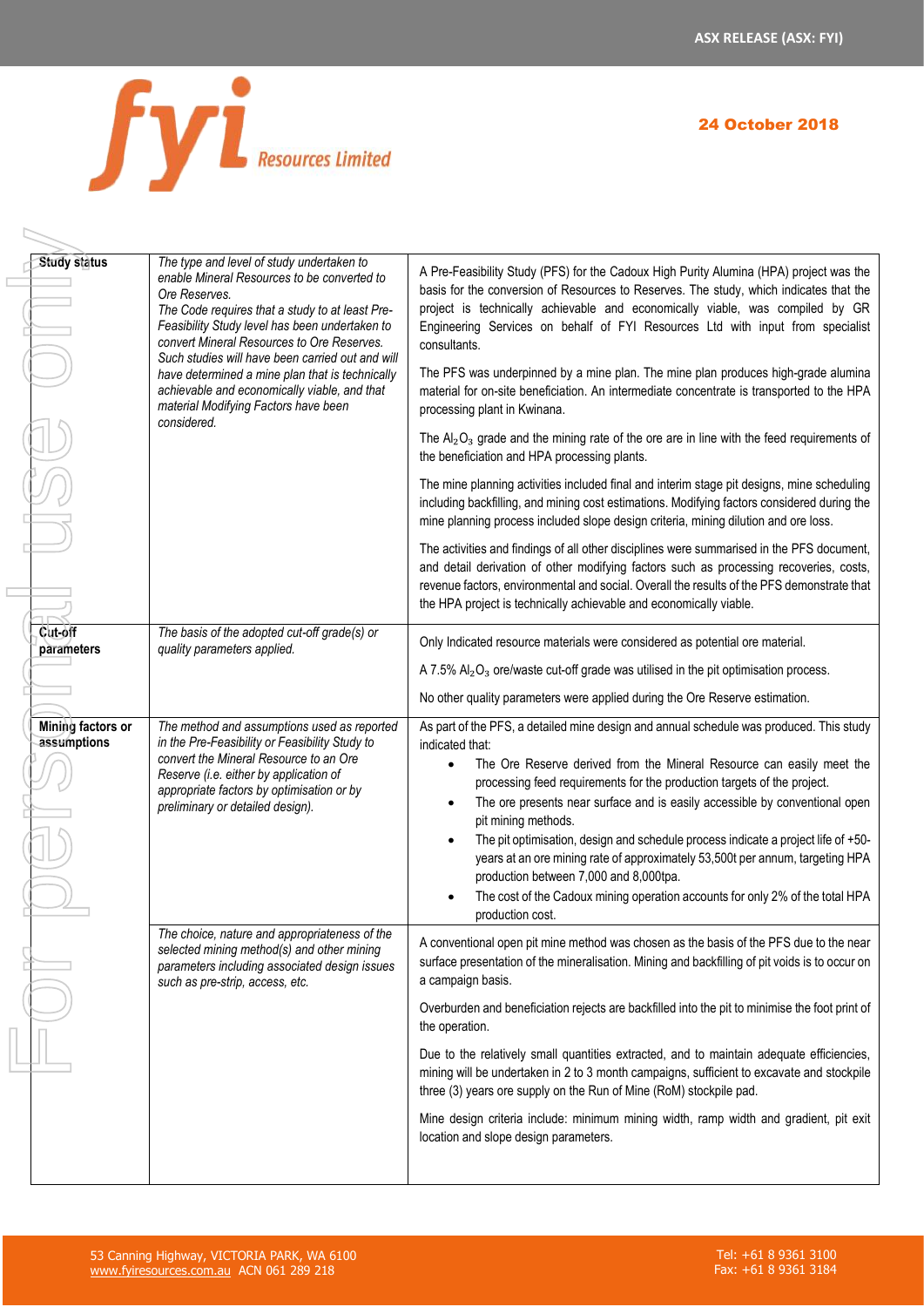

| <b>24 October 2018</b> |
|------------------------|
|------------------------|

| The assumptions made regarding geotechnical                                                                                                |                                                                                                                                                                                                                                                                                                                                                                                                                                                                                                                                                      |
|--------------------------------------------------------------------------------------------------------------------------------------------|------------------------------------------------------------------------------------------------------------------------------------------------------------------------------------------------------------------------------------------------------------------------------------------------------------------------------------------------------------------------------------------------------------------------------------------------------------------------------------------------------------------------------------------------------|
| parameters (e.g. pit slopes, stope sizes, etc.),<br>grade control and pre-production drilling.                                             | No site-specific geotechnical assessment was available. The basis of the pit slopes and<br>backfill slope angles were based on assumptions from other shallow oxide only mining<br>operations. The overall pit and backfill slope angles were set at 35°. The pit optimisation<br>process indicated that the optimal pit selection was not sensitive to slope angles.                                                                                                                                                                                |
|                                                                                                                                            | Further grade control drilling programs will be considered in the next phase of studies. The<br>ore - overburden boundary is defined by the ore solid (wireframe) provided with the<br>resource model. Delineation of this boundary during mining operations will utilise survey<br>control. Visual checks will then be undertaken by the equipment operators as the visual<br>differentiation between ore and waste is clear. This will ensure that any ore material that<br>is not perfectly bright white will be directed to the overburden dump. |
|                                                                                                                                            | RoM dumping strategies can be adopted to blend materials and manage short interval<br>grade variations.                                                                                                                                                                                                                                                                                                                                                                                                                                              |
|                                                                                                                                            | The proposed mining method will not require drilling and blasting activities due to the<br>weathered nature of the materials.                                                                                                                                                                                                                                                                                                                                                                                                                        |
| The major assumptions made and Mineral<br>Resource model used for pit and stope<br>optimisation (if appropriate).                          | The August 2018 Datamine Mineral Resource Model (Camd818) used as a basis for the<br>conversion to the Ore Reserve.                                                                                                                                                                                                                                                                                                                                                                                                                                  |
|                                                                                                                                            | Only Indicated material were categorised as ore for the optimisation process. Inferred<br>mineralisation was treated as waste.                                                                                                                                                                                                                                                                                                                                                                                                                       |
| The mining dilution factors used.                                                                                                          | Mining dilution will need to be avoided as this may affect the performance of the processing<br>plant. Dilution has been set at 0% on the basis that appropriate procedures and processes<br>will be developed to eliminate dilutants from the ore during the mining phase. This can be<br>achieved through survey control and visual checks when excavating.                                                                                                                                                                                        |
| The mining recovery factors used.                                                                                                          | Mining recovery has been set at 90% reflecting the need to provide clean, undiluted ore to<br>the beneficiation plant. The ore loss is accepted at ore/waste boundaries in order to<br>eliminate dilution. Ore loss will also occur at bench floors due to the requirement to remove<br>road sheeting materials.                                                                                                                                                                                                                                     |
| Any minimum mining widths used.                                                                                                            | Pit designs and interim cutbacks have been designed to suit a 65t excavator and 40t<br>payload articulated dump trucks. The parameters used were:                                                                                                                                                                                                                                                                                                                                                                                                    |
|                                                                                                                                            | A minimum mining width of 20m.<br>One-way ramp width of 8m.<br>Ramp gradient 12.5%.                                                                                                                                                                                                                                                                                                                                                                                                                                                                  |
| The manner in which Inferred Mineral<br>Resources are utilised in mining studies and<br>the sensitivity of the outcome to their inclusion. | No inferred Mineral Resources have been included in the Ore Reserves or the associated<br>production schedule.                                                                                                                                                                                                                                                                                                                                                                                                                                       |
|                                                                                                                                            | Within the designed final pit inventory, the Mineral Resource tonnages are:                                                                                                                                                                                                                                                                                                                                                                                                                                                                          |
|                                                                                                                                            | 3,212kt Indicated. 94% of Mineral Resource within final design pit<br>211kt Inferred. 6% of Mineral Resource within final design pit                                                                                                                                                                                                                                                                                                                                                                                                                 |
|                                                                                                                                            |                                                                                                                                                                                                                                                                                                                                                                                                                                                                                                                                                      |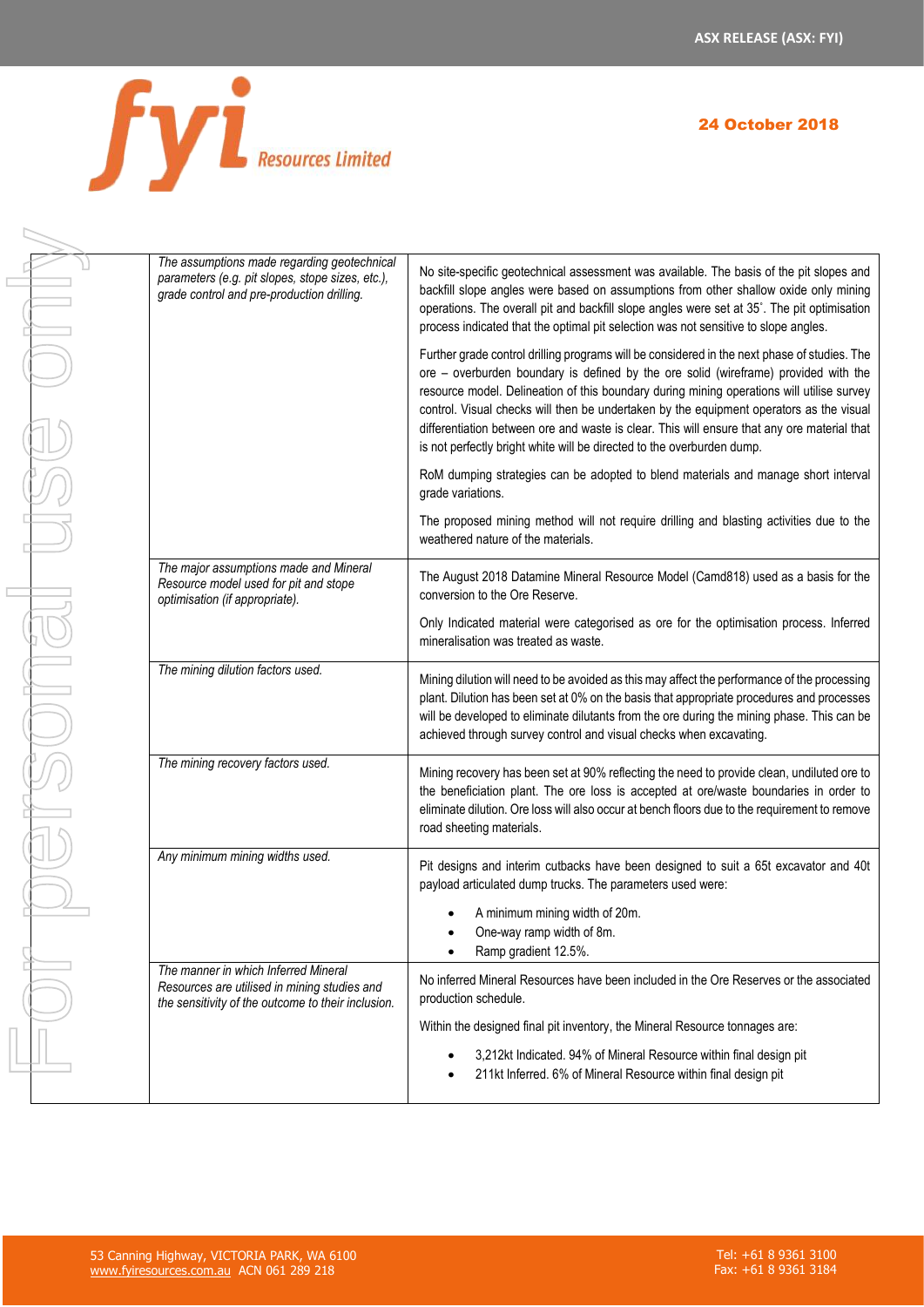

 $\equiv$ 

 $\Box$ 

|                                            | The infrastructure requirements of the selected<br>mining methods.                                                                                                                                                                                                                                                                                                                                                                                                                                                                                                                                                                                                                                                                                                                                                          | The PFS considers the proposed open cut mine plan and schedule, and includes waste<br>and overburden removal, ROM pads based on domained ore, haul roads to beneficiation<br>plant, haulage loading facilities, water management, workshops, administration buildings,<br>traffic management and other associated mine and facility infrastructure.                                                                                                                                                                                                                                                                                                                                                                                                                                                                                                                                                                                                                                                                                                                                                                                                                                                                                                                                                                                                                                                                                                                                                                                                                                                                                                                                                                                                                                                                                                                                                                                                                                                                                                                                                                                                                                                                                                                                                                                                                                                                                                                                                                                                                                                                  |
|--------------------------------------------|-----------------------------------------------------------------------------------------------------------------------------------------------------------------------------------------------------------------------------------------------------------------------------------------------------------------------------------------------------------------------------------------------------------------------------------------------------------------------------------------------------------------------------------------------------------------------------------------------------------------------------------------------------------------------------------------------------------------------------------------------------------------------------------------------------------------------------|----------------------------------------------------------------------------------------------------------------------------------------------------------------------------------------------------------------------------------------------------------------------------------------------------------------------------------------------------------------------------------------------------------------------------------------------------------------------------------------------------------------------------------------------------------------------------------------------------------------------------------------------------------------------------------------------------------------------------------------------------------------------------------------------------------------------------------------------------------------------------------------------------------------------------------------------------------------------------------------------------------------------------------------------------------------------------------------------------------------------------------------------------------------------------------------------------------------------------------------------------------------------------------------------------------------------------------------------------------------------------------------------------------------------------------------------------------------------------------------------------------------------------------------------------------------------------------------------------------------------------------------------------------------------------------------------------------------------------------------------------------------------------------------------------------------------------------------------------------------------------------------------------------------------------------------------------------------------------------------------------------------------------------------------------------------------------------------------------------------------------------------------------------------------------------------------------------------------------------------------------------------------------------------------------------------------------------------------------------------------------------------------------------------------------------------------------------------------------------------------------------------------------------------------------------------------------------------------------------------------|
|                                            |                                                                                                                                                                                                                                                                                                                                                                                                                                                                                                                                                                                                                                                                                                                                                                                                                             | It is planned to conduct mining on a contract basis to produce three (3) years of ore supply<br>using 2-3 month mining campaigns.                                                                                                                                                                                                                                                                                                                                                                                                                                                                                                                                                                                                                                                                                                                                                                                                                                                                                                                                                                                                                                                                                                                                                                                                                                                                                                                                                                                                                                                                                                                                                                                                                                                                                                                                                                                                                                                                                                                                                                                                                                                                                                                                                                                                                                                                                                                                                                                                                                                                                    |
| Metallurgical<br>factors or<br>assumptions | The metallurgical process proposed and the<br>appropriateness of that process to the style of<br>mineralisation.<br>Whether the metallurgical process is well-<br>tested technology or novel in nature.<br>The nature, amount and representativeness of<br>metallurgical test work undertaken, the nature<br>of the metallurgical domaining applied and the<br>corresponding metallurgical recovery factors<br>applied.<br>Any assumptions or allowances made for<br>deleterious elements.<br>The existence of any bulk sample or pilot scale<br>test work and the degree to which such<br>samples are considered representative of the<br>orebody as a whole<br>For minerals that are defined by a specification,<br>has the ore reserve estimation been based on<br>the appropriate mineralogy to meet<br>specifications? | The proposed process flow comprises the following key unit processes -<br>Wet attritioning and screening of whole ore feed to produce a low Silica screen<br>undersize stream for downstream processing and a by-product Silica rich<br>screen oversize stream.<br>Drying and calcination of attritioning screen undersize to activate Kaolin in<br>preparation for acid leaching.<br>Staged Hydrochloric Acid leaching to extract Aluminium as Aluminium Chloride<br>into solution.<br>Staged precipitation of Aluminium Chloride concentrates via Hydrogen<br>Chloride gas phase sparging.<br>Aluminium Chloride concentrate recovery, filtration and washing.<br>Final high temperature Aluminium Chloride calcination and conversion to High<br>Purity Alumina (HPA).<br>Historically the proposed process flow has been tested successfully for production of<br>Alumina from Kaolin feed stock.<br>The proposed process flow is considered appropriate for the recovery of HPA from Kaolin<br>as evidenced in recent results reporting an HPA product grade exceeding 99.99% Al2O3.<br>The direct and variable testwork was based on blended and master composites that were<br>constructed to be representative of the kaolin deposit.<br>Test sample product were derived from RC holes that were approximate to the average<br>resource grade and deleterious element average.<br>Extensive variation work on grade and deleterious elements were also conducted to<br>understand the outliers to the metallurgical response<br>Detailed testwork confirmed excellent amenability to leaching and precipitation stages.<br>Recoveries achieved were 99.997% Al2O3.<br>Supporting metallurgical testwork has been conducted to date based on batch testing and<br>processing; further stages of work are scheduled for bulk product generation.<br>The testwork completed to date has been conducted based on resource representative<br>composites, including allowance for separate variability sample testing.<br>Alumina recoveries and grades corresponding to Alumina and potential deleterious<br>elements are consistent with values established based directly on the testwork.<br>IMO have undertaken large scale representative sampling of the Cadoux kaolin deposit<br>that is considered appropriate for the commodity being studied. IMO have prior experience<br>with this commodity and relate that to addressing the minerology requirements for the PFS<br>testwork and review.<br>The minerals that define the Ore Reserve are not based on a specification other than<br>Alumina grade. |
|                                            |                                                                                                                                                                                                                                                                                                                                                                                                                                                                                                                                                                                                                                                                                                                                                                                                                             |                                                                                                                                                                                                                                                                                                                                                                                                                                                                                                                                                                                                                                                                                                                                                                                                                                                                                                                                                                                                                                                                                                                                                                                                                                                                                                                                                                                                                                                                                                                                                                                                                                                                                                                                                                                                                                                                                                                                                                                                                                                                                                                                                                                                                                                                                                                                                                                                                                                                                                                                                                                                                      |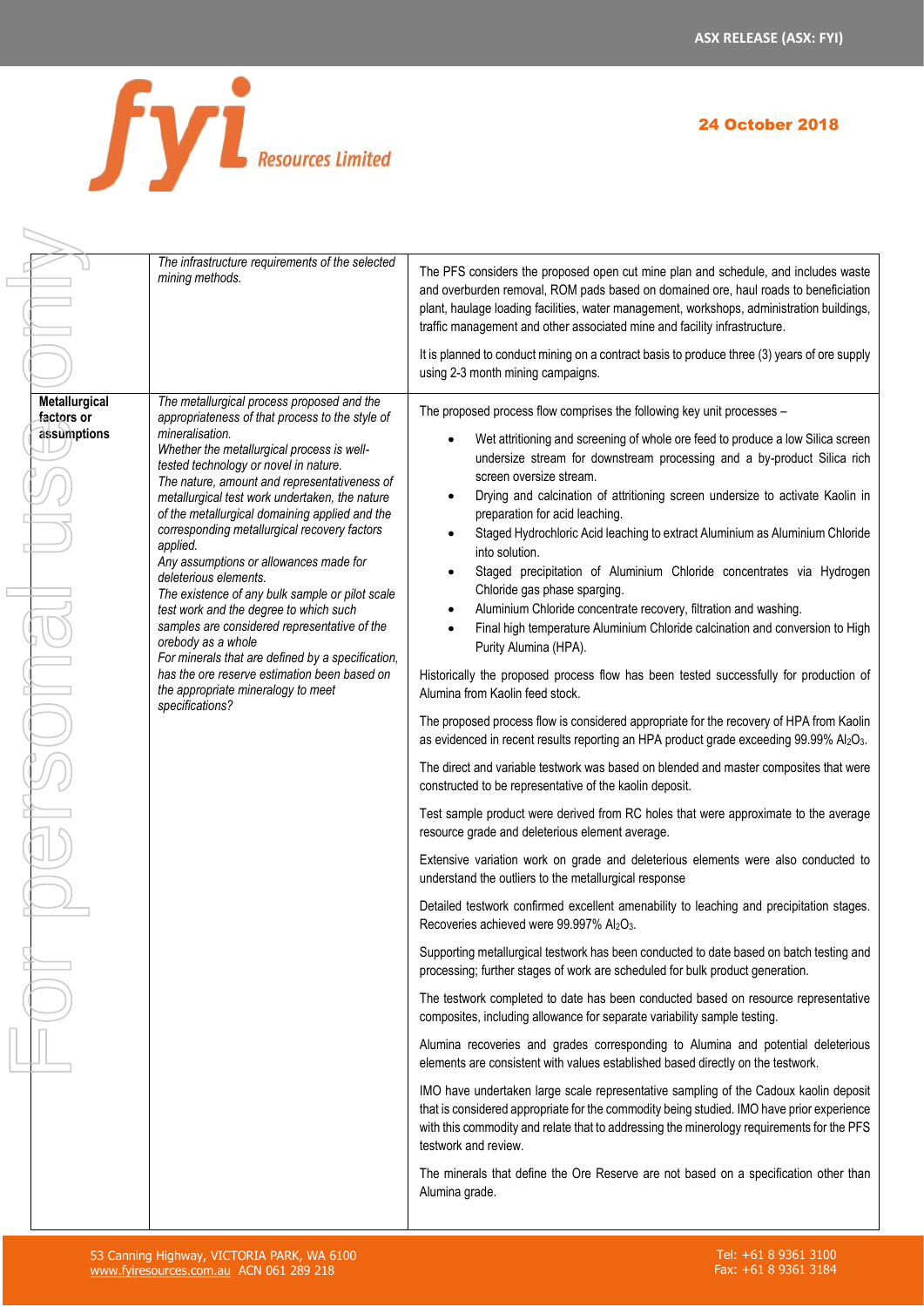

|  | Environmental  | The status of studies of potential environmental<br>impacts of the mining and processing<br>operation. Details of waste rock<br>characterisation and the consideration of<br>potential sites, status of design options<br>considered and, where applicable, the status of | Botanica Consulting Pty Ltd has undertaken baseline studies as well as flora, fauna and<br>other essential permitting studies at both the Cadoux and Kwinana project sites and have<br>found no major impacts on the environment or on mining. Please see body of PFS for<br>further details.                                                                                    |
|--|----------------|---------------------------------------------------------------------------------------------------------------------------------------------------------------------------------------------------------------------------------------------------------------------------|----------------------------------------------------------------------------------------------------------------------------------------------------------------------------------------------------------------------------------------------------------------------------------------------------------------------------------------------------------------------------------|
|  |                | approvals for process residue storage and<br>waste dumps should be reported.                                                                                                                                                                                              | Hydr2o Pty Ltd conducted a hydrology survey at the Cadoux project site and found that<br>the project was not in a water reserve or sensitive area. No major surface or subterranean<br>water issues were identified that would impact the environment or the HPA operations.                                                                                                     |
|  |                |                                                                                                                                                                                                                                                                           | Cadoux ore and waste rock are characterised as non-acid forming (NAF) and does not<br>pose a threat to water courses or subterranean water sources. The mining operation is<br>small, so the footprint and disturbance area are small. The operations will be progressively<br>back filling and rehabilitating the open pits.                                                    |
|  | Infrastructure | The existence of appropriate infrastructure:<br>availability of land for plant development,<br>power, water, transportation (particularly for<br>bulk commodities), labour, accommodation; or<br>the ease with which the infrastructure can be<br>provided, or accessed.  | Cadoux is located 220km north east of Perth with the project area having access to major<br>arterial roads, rail, mains water, telephone line and a 33KVA power line - all within 1km of<br>the project.                                                                                                                                                                         |
|  |                |                                                                                                                                                                                                                                                                           | Labour, utilities, services, accommodation and transport is very accessible as there are a<br>number of small towns in the area, the major regional town of Wongan Hills is 60kms in<br>distance and Perth is in easy driving distance of approximately 2 hours                                                                                                                  |
|  | Costs          | The derivation of, or assumptions made,<br>regarding projected capital costs in the study.<br>The methodology used to estimate operating<br>costs.<br>Allowances made for the content of deleterious<br>elements.<br>The derivation of assumptions made of metal or       | All project costs (capital, operating, consumables, labour, freight etc) have been identified,<br>assessed and calculated by the various expert study managers responsible for the various<br>sections of the PFS. The study managers include GR Engineering Services (GRES),<br>Independent Metallurgical Operations (IMO), CSA Global (CSA) and Orelogy Consulting<br>Pty Ltd. |
|  |                | commodity price(s), for the principal minerals<br>and co-products.<br>Derivation of transportation charges.<br>The basis for forecasting or source of treatment                                                                                                           | These groups have utilised detailed studies, indexed prices, public reference prices etc to<br>calculate the various costs used as inputs into the PFS. Please see the PFS report for<br>further information.                                                                                                                                                                    |
|  |                | and refining charges, penalties for failure to                                                                                                                                                                                                                            | All costs are based on market rates as of the Q3 2018 are to a $\pm 25\%$ accuracy                                                                                                                                                                                                                                                                                               |
|  |                | meet specification, etc.<br>The allowances made for royalties payable,<br>both Government and private.                                                                                                                                                                    | Detailed studies by respective study managers have identified and accounted for<br>deleterious content within the deposit as well as in the process and refining of the HPA.<br>The deleterious element has also been accounted for in the financial modelling.                                                                                                                  |
|  |                |                                                                                                                                                                                                                                                                           | All mining recovery, metallurgical, recovery and other technical concerns regarding the<br>commodity price for HPA have been considered by appropriately qualified individuals and<br>groups in respect to the PFS requirements.                                                                                                                                                 |
|  |                |                                                                                                                                                                                                                                                                           | FYI has used a number of sources and different service providers in estimating and<br>calculating its transportation costs. FYI believes that the freight cost estimation is accurate<br>and appropriate to the PFS. Further transportation charge details are included in the PFS.                                                                                              |
|  |                |                                                                                                                                                                                                                                                                           | Extensive studies have been undertaken to understand and estimate operating costs and<br>charges as well as penalties for off-specification product. IMO and GRES have particularly<br>focused on this area of the PFS. Further detail is highlighted in the PFS.                                                                                                                |
|  |                |                                                                                                                                                                                                                                                                           | Under the operations and financial modelling, full allowances are made for state royalties,<br>duties, taxes, compensation etc. The project financial model details the particular financial<br>cost, the percentage and the amount. A 5% state royalty has been allowed for.                                                                                                    |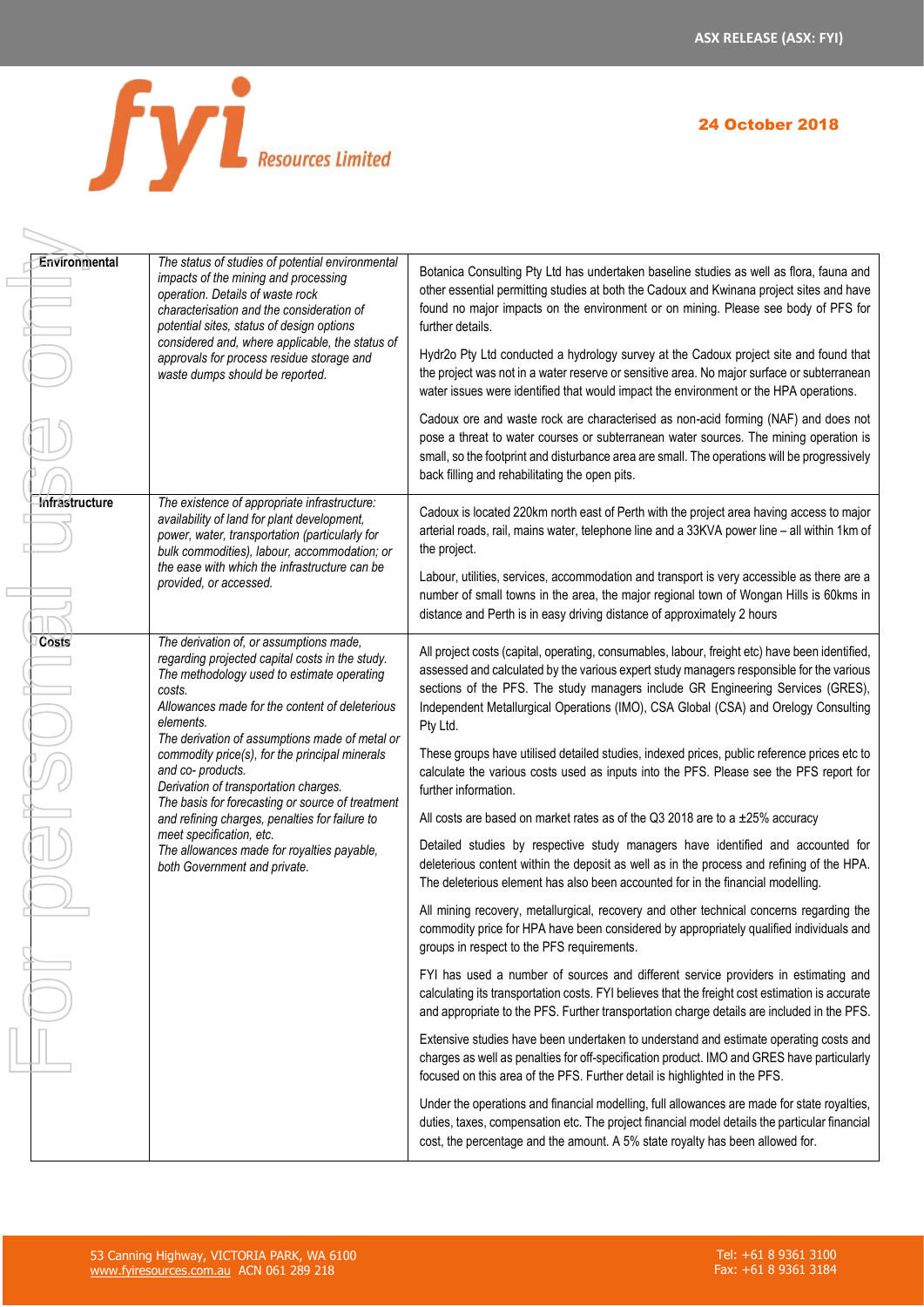

 $\begin{array}{c} \displaystyle \nearrow \\ \displaystyle \nearrow \end{array}$ 

# 24 October 2018

| <b>Revenue factors</b>                                                                                                                                         | The derivation of, or assumptions made<br>regarding revenue factors including head<br>grade, metal or commodity price(s) exchange<br>rates, transportation and treatment charges,<br>penalties, net smelter returns, etc.<br>The derivation of assumptions made of metal or<br>commodity price(s), for the principal metals,<br>minerals and co-products.                                                                                                                                                                                                                                                                                                               | The Cadoux PFS financial model provides for an array of project assumptions, including<br>costs, cost escalations, grade variations, production variation, exchange rates, etc.<br>These assumptions have been modelled on variations and sensitivities to a range of +/-<br>20% on major input factors such as grade, operating cost, capital cost and revenue.<br>The assumed price in the financial modelling has been derived from a number of sources<br>and then discounted. The sources include independent market research (CRU and Allied<br>Market Research)                                                                                                                                                                                                                                                                                                                |
|----------------------------------------------------------------------------------------------------------------------------------------------------------------|-------------------------------------------------------------------------------------------------------------------------------------------------------------------------------------------------------------------------------------------------------------------------------------------------------------------------------------------------------------------------------------------------------------------------------------------------------------------------------------------------------------------------------------------------------------------------------------------------------------------------------------------------------------------------|---------------------------------------------------------------------------------------------------------------------------------------------------------------------------------------------------------------------------------------------------------------------------------------------------------------------------------------------------------------------------------------------------------------------------------------------------------------------------------------------------------------------------------------------------------------------------------------------------------------------------------------------------------------------------------------------------------------------------------------------------------------------------------------------------------------------------------------------------------------------------------------|
| <b>Market</b><br>assessment                                                                                                                                    | The demand, supply and stock situation for the<br>particular commodity, consumption trends and<br>factors likely to affect supply and demand into<br>the future.<br>A customer and competitor analysis along with<br>the identification of likely market windows for<br>the product.<br>Price and volume forecasts and the basis for<br>these forecasts.                                                                                                                                                                                                                                                                                                                | The market assessment for price and volume/demand has been supported by:<br>2 independent research groups (CRU & Allied Market Research)<br>IMO achieving a reference price - by purchasing HPA for independent testing<br>FYI's own market research and direct meetings with market participants<br>$\bullet$<br>(producers, manufacturers and traders) in China, Japan and South Korea<br>Web-based commodity trading platform references.                                                                                                                                                                                                                                                                                                                                                                                                                                          |
| Economic                                                                                                                                                       | The inputs to the economic analysis to produce<br>the net present value (NPV) in the study, the<br>source and confidence of these economic<br>inputs including estimated inflation, discount<br>rate, etc.<br>NPV ranges and sensitivity to variations in the<br>significant assumptions and inputs.                                                                                                                                                                                                                                                                                                                                                                    | The Mineral Resource estimation, completed by CSA Global, and mining schedule,<br>completed by Orelogy Consulting Pty Ltd, are of sufficient technical standard and level of<br>accuracy taking into account all mining and associated activities and contingencies.<br>The economic assumptions used in the financial modelling are:<br>0.75 USD:AUD exchange rate<br>10% discount rate<br>Contingency of 10% on Cadoux and 15% for Kwinana capital and operating<br>costs<br>The financial summary and base case NPV demonstrates a positive result. Sensitivities<br>and discounting ranges have been applied to understand the economic tolerance to<br>various key inputs to the base case. The sensitivities are generally ±20% and despite this,<br>the financial result still demonstrates a positive economic case and profit margin to support<br>the development of Cadoux |
| Social                                                                                                                                                         | The status of agreements with key<br>stakeholders and matters leading to social<br>licence to operate.                                                                                                                                                                                                                                                                                                                                                                                                                                                                                                                                                                  | There are no existing Native Title claims on the Cadoux project tenements. Broader<br>stakeholder and community engagement will be ongoing over the development of the<br>project.                                                                                                                                                                                                                                                                                                                                                                                                                                                                                                                                                                                                                                                                                                    |
| Other<br>To the extent<br>relevant, the impact<br>of the following on<br>the project and/or<br>on the estimation<br>and classification of<br>the Ore Reserves. | Any identified material naturally occurring risks.<br>The status of material legal agreements and<br>marketing arrangements.<br>The status of government agreements and<br>approvals critical to the viability of the project,<br>such as mineral tenement status and<br>government and statutory approvals. There<br>must be reasonable grounds to expect that all<br>necessary Government approvals will be<br>received within the timeframes anticipated in<br>the Pre-Feasibility or Feasibility study. Highlight<br>and discuss the materiality of any unresolved<br>matter that is dependent on a third part on<br>which extraction of the reserve is contingent. | There are no obvious or likely naturally occurring risks that have been identified or which<br>may negatively impact the Project or Project area.<br>No major or material legal Agreements exist in respect to the Company at this stage.<br>There is one marketing arrangement signed at this point (MOU) regarding marketing of<br>HPA in Korea.<br>All statutory government agreements, permits and approvals commensurate to the current<br>status of the project are all current and in good order.<br>A Mining Lease is yet to be granted for the Cadoux site.<br>Timeframes for Agreements appropriate to the PFS have been handled appropriately and<br>have not put the project at risk. Agreement timeframes in respect to the FS will be handled<br>with similar accord so as not to put the future studies and project development at risk also.                          |